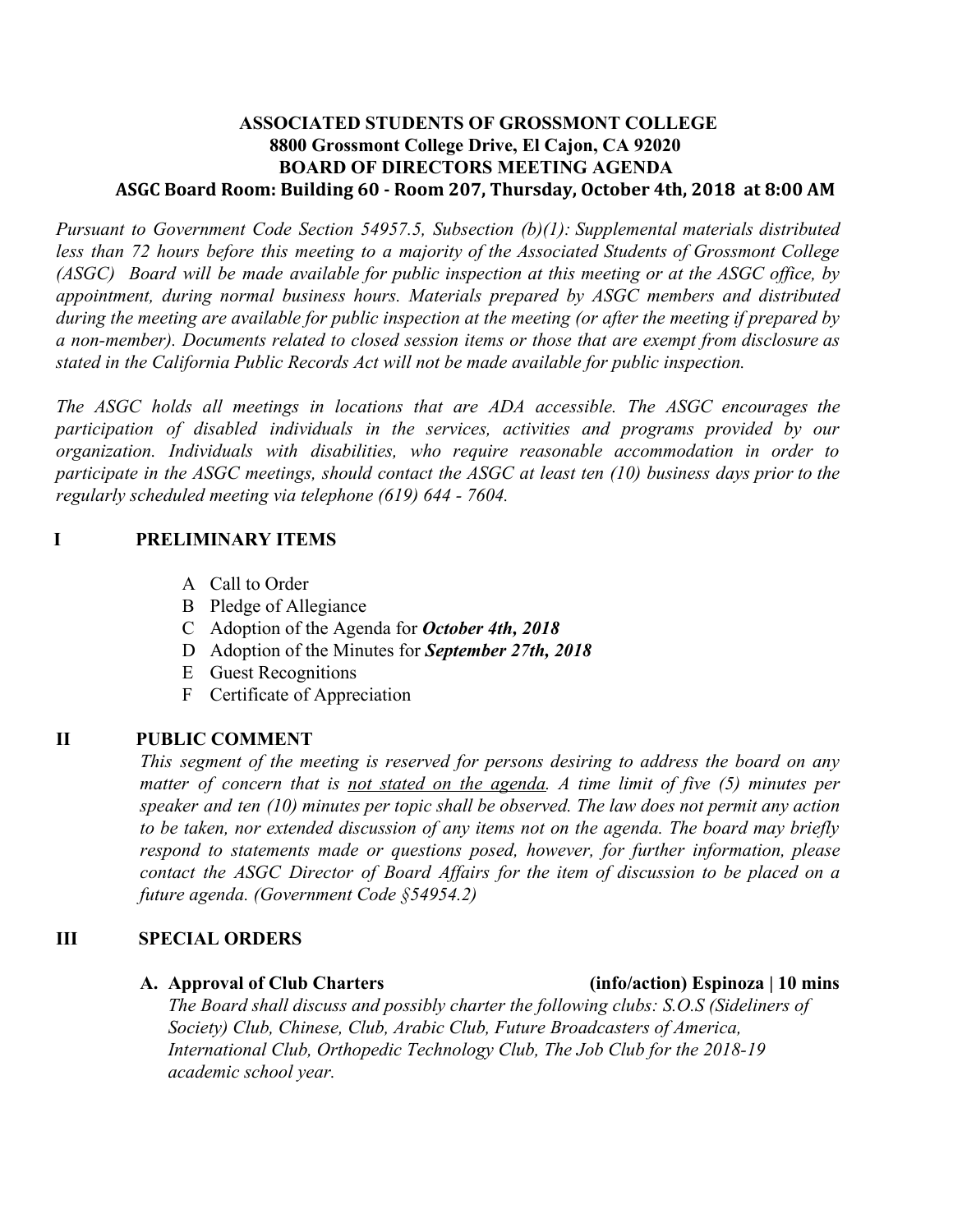**B. Director of Publicity Appointment (info/action) Bianchi | 5 mins** *The Board shall discuss and possibly appoint a Director of Publicity.*

# **IV UNFINISHED BUSINESS**

*The Board shall discuss and possible approve of the Fall 2018 ASGC Grant Application.*

**B. Approval of Board Member: Aivan Kakoz (info/action) Bianchi | 5 mins** *The Board shall discuss and possibly approve Aivan Kakoz as a Board Member.*

## **C. Poster Room Ink (info/action) Espinoza | 5 mins**

*The Board shall discuss and possibly approve up to \$100 for shipping and taxes for Poster Room ink supplies.*

# **V NEW BUSINESS**

## **A. Excusal of Absence (info/action) Bianchi | 5 mins**

*The Board shall discuss and possibly excuse the absence of Samantha Ayala from the September 27th, 2018 Board meeting.*

*The Board shall discuss and possibly approve the absence of Aurora Collins from the September 27th, 2018 and September 20th, 2018 Board meeting.*

# **VI REPORTS (2 min each Member)**

- A President
- B Student Trustee
- C Executive Vice President
- D Vice President of Finance
- E Director of Campus Activities (Vacant)
- F Director of Student Legislation
- G Director of Publicity (Vacant)
- H Director of Board Affairs
- I Director of Website Development
- J Board Members
- K Advisor

# **VII INFORMAL DISCUSSION**

*This time is reserved for ASGC Board Members to discuss any topics that do not appear on the agenda and do not require action to be taken. If any item needs further discussion or action, please contact the ASGC President or Director of Board Affairs for the item to be placed on future agendas. A limit of five (5) minutes per speaker and fifteen (15) minutes per topic shall be enforced.*

## **B. Excusal of Absence (info/action) Bianchi | 5 mins**

# **A. Fall 2018 ASGC Grant (info/action) Bojorquez | 5 mins**